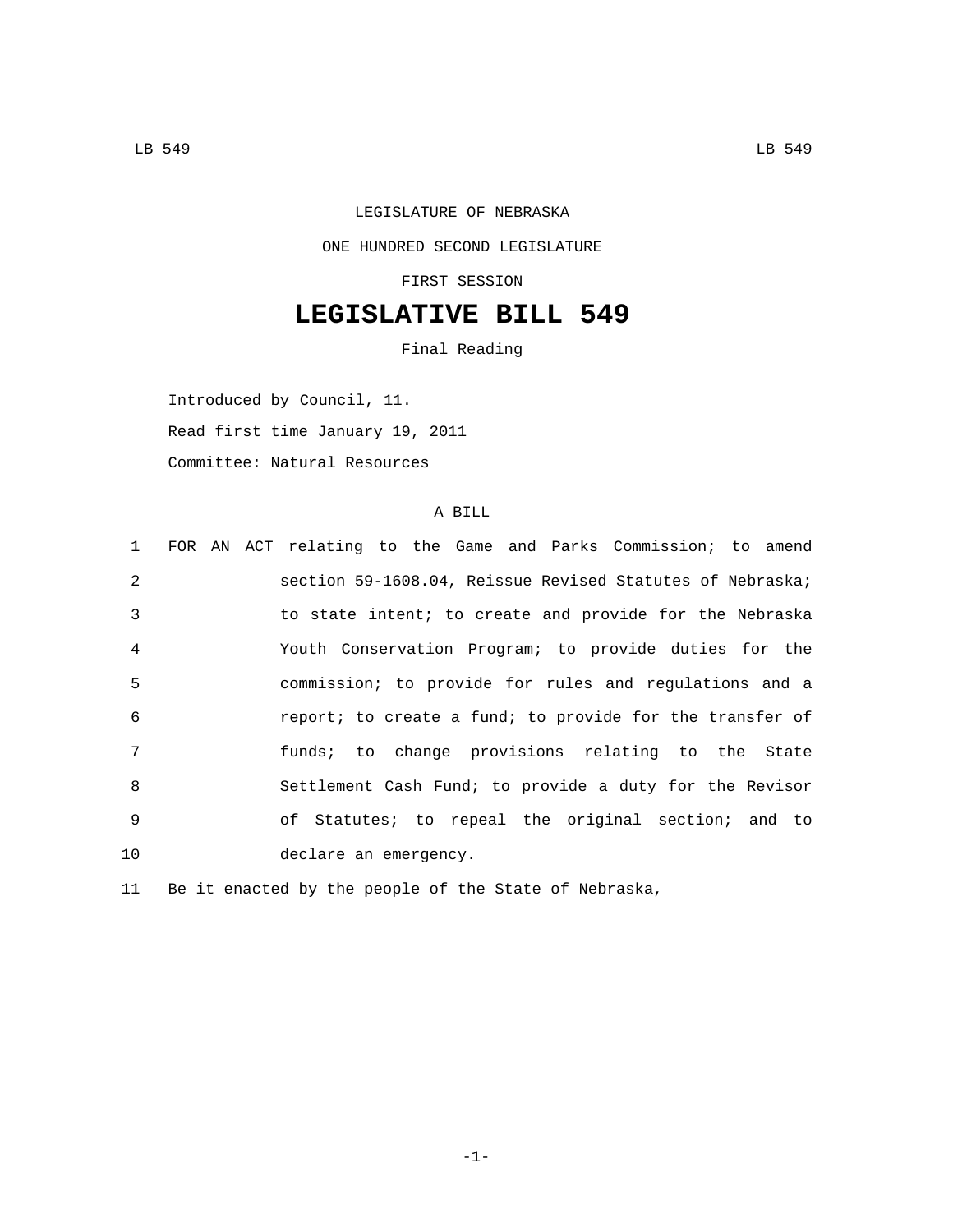| $\mathbf 1$ | Section 1. (1) The Legislature finds that:                            |
|-------------|-----------------------------------------------------------------------|
| 2           | (a) Every Nebraska youth should be encouraged to reach                |
| 3           | his or her full potential, but that many youth require guidance and   |
| 4           | support to reach their goals and make positive changes in their       |
| 5           | lives;                                                                |
| 6           | (b) Conserving and developing natural resources and                   |
| 7           | enhancing and maintaining environmentally important land and water    |
| 8           | through the employment of Nebraska's at-risk youth is beneficial not  |
| 9           | only to the youth by providing them with education and employment     |
| 10          | opportunities but also to the state's economy and environment; and    |
| 11          | (c) The Nebraska Youth Conservation Program will offer                |
| 12          | Nebraska a unique opportunity to meet the goals of increasing         |
| 13          | understanding and appreciation of the environment and helping at-risk |
| 14          | youth become productive adults.                                       |
| 15          | (2) It is the intent of the Legislature:                              |
| 16          | (a) That Nebraska Youth Conservation Program participants             |
| 17          | complete their participation in the program having learned good work  |
| 18          | habits, positive attitudes, and broadened professional horizons;      |
| 19          | (b) That the program combine academic, environmental, and             |
| 20          | job skills training with personal growth opportunities in order to    |
| 21          | develop productive youth who can make substantial contributions as    |
| 22          | Nebraska workers and citizens; and                                    |
| 23          | To ensure that the Game and Parks Commission<br>(c)                   |
| 24          | coordinate and collaborate with partners from other state and federal |
| 25          | government agencies, political subdivisions, postsecondary            |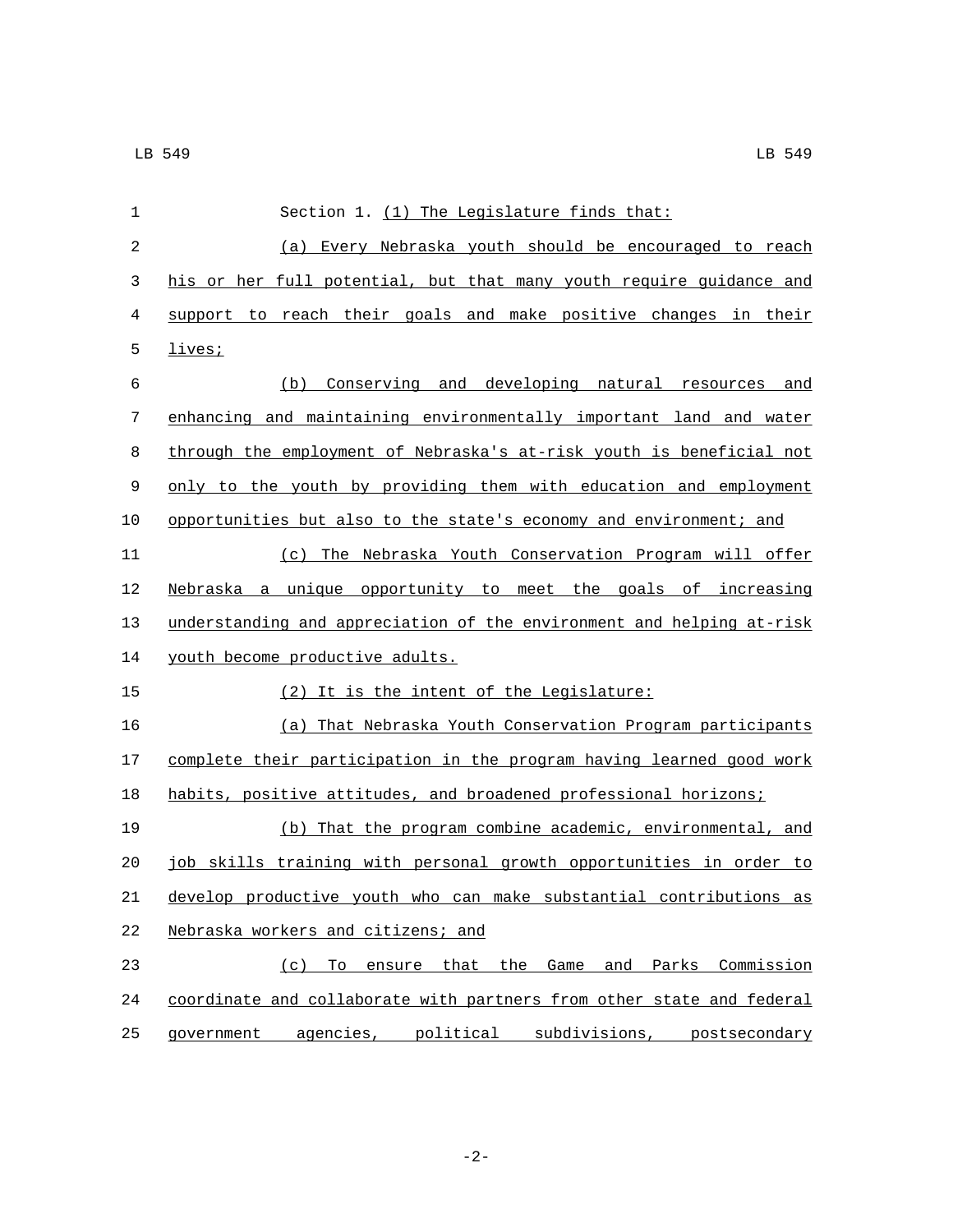| $\mathbf 1$ | educational institutions, and community organizations and enter into  |
|-------------|-----------------------------------------------------------------------|
| 2           | agreements with such partners for the benefit of the program, as      |
| 3           | appropriate.                                                          |
| 4           | Sec. 2. For purposes of sections 1 to 7 of this act:                  |
| 5           | At-risk youth means a youth who has a barrier to<br>(1)               |
| 6           | successful employment, demonstrates low income by living in a         |
| 7           | household with income that falls below the federal poverty quidelines |
| 8           | or by receiving public assistance, has been impacted directly by      |
| 9           | substance abuse or physical abuse, has had negative contact with law  |
| 10          | enforcement, or is not experiencing success in school and is in       |
| 11          | jeopardy of dropping out; and                                         |
| 12          | (2) Commission means the Game and Parks Commission.                   |
| 13          | Sec. 3. (1) The Nebraska Youth Conservation Program is                |
| 14          | created. The purpose of the program is to employ Nebraska's at-risk   |
| 15          | youth on projects which contribute to conserving or developing        |
| 16          | natural resources and enhancing and maintaining environmentally       |
| 17          | important land and water under the jurisdiction of the commission.    |
| 18          | The program shall combine academic, environmental, and job skills     |
| 19          | training with personal growth opportunities for the participants. The |
| 20          | commission may administer and maintain the program, directly or by    |
| $2\sqrt{1}$ | means of contractual arrangement with an experienced service provider |
| 22          | or the Department of Labor.                                           |
| 23          | (2) Participants shall be at-risk youth who are at least              |
| 24          | sixteen years of age and not older than twenty-one years of age,      |
| 25          | unemployed, and residents of Nebraska. Special effort shall be made   |

-3-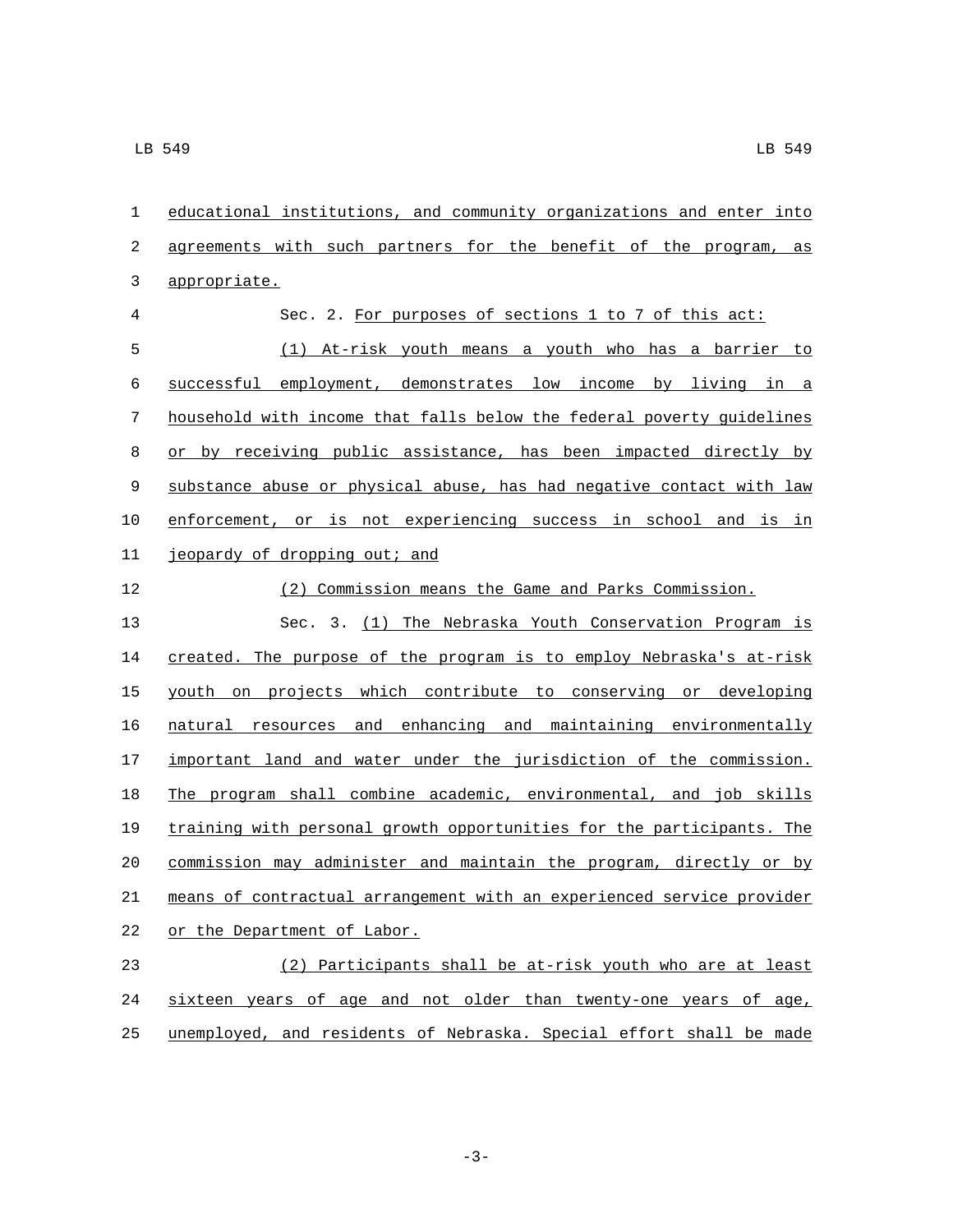| $\mathbf{1}$ | to select applicants residing in rural and urban high-poverty areas,  |
|--------------|-----------------------------------------------------------------------|
| 2            | as determined by the most recent federal census data.                 |
| 3            | (3) Participants shall be paid not less than the minimum              |
| 4            | wage described in section 48-1203. Participation in the program shall |
| 5            | be for a period of six weeks for each participant. Participants and   |
| 6            | program supervisory personnel may be provided meals during the six-   |
| 7            | week work period. Protective clothing items shall be provided to      |
| 8            | participants and supervisory personnel as work conditions warrant.    |
| 9            | (4) Participants in the Nebraska Youth Conservation                   |
| 10           | Program may be considered temporary employees. This subsection does   |
| 11           | not apply to crew chiefs and other administrative and supervisory     |
| 12           | personnel of the program, all of whom may be employees of the         |
| 13           | commission or employees of an entity hired by or under contract with  |
| 14           | the commission or the Department of Labor to administer the program.  |
| 15           | The program shall not result in displacement of current employees or  |
| 16           | cause a reduction in current employees' hours or wages and shall be   |
| 17           | in compliance with applicable federal and state labor and education   |
| 18           | laws.                                                                 |
| 19           | (5)<br>The commission may coordinate with federal, state,             |
| 20           | and local programs that provide job training and placement services   |
| 21           | and education opportunities for participants after completing the     |
| 22           | program.                                                              |
| 23           | Sec. 4. The commission may adopt and promulgate rules and             |
| 24           | regulations to carry out the Nebraska Youth Conservation Program,     |
| 25           | which rules and regulations may include, but need not be limited to,  |

 $-4-$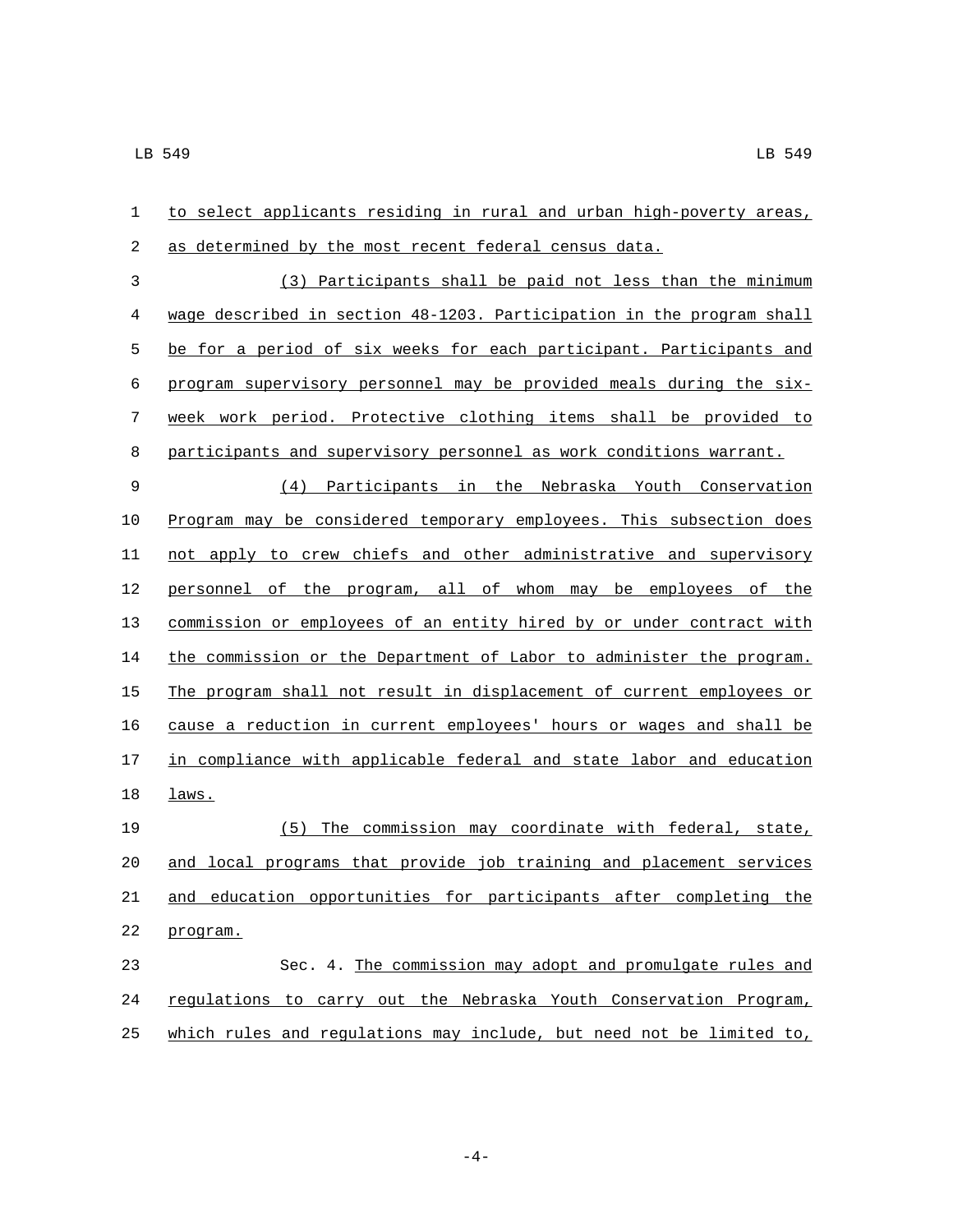the application process, the selection process, projects to which participants in the program shall be assigned, and any other matters 3 the commission deems necessary.

 Sec. 5. On or before December 1, 2012, the commission shall report to the Legislature on the Nebraska Youth Conservation Program. The report shall include, at a minimum, the number and ages of the participants, the areas in which they reside, the rate of compensation of participants, the number and type of projects in which participants engaged, the significance of those projects to the environment and the economy of the state, and any other matters the commission deems significant for inclusion in the report.

 Sec. 6. The Nebraska Youth Conservation Program Fund is created. The fund shall consist of appropriations by the Legislature 14 and any gifts, grants, bequests, and other contributions to the fund 15 for purposes of the Nebraska Youth Conservation Program. The fund shall be used by the commission to carry out the program. Any money 17 in the fund available for investment shall be invested by the state investment officer pursuant to the Nebraska Capital Expansion Act and 19 the Nebraska State Funds Investment Act.

 Sec. 7. Within five days after the effective date of this 21 act, the State Treasurer shall transfer \$994,400 from the State Settlement Cash Fund to the Nebraska Youth Conservation Program Fund. Sec. 8. Section 59-1608.04, Reissue Revised Statutes of 24 Nebraska, is amended to read:

59-1608.04 The State Settlement Cash Fund is created. The

-5-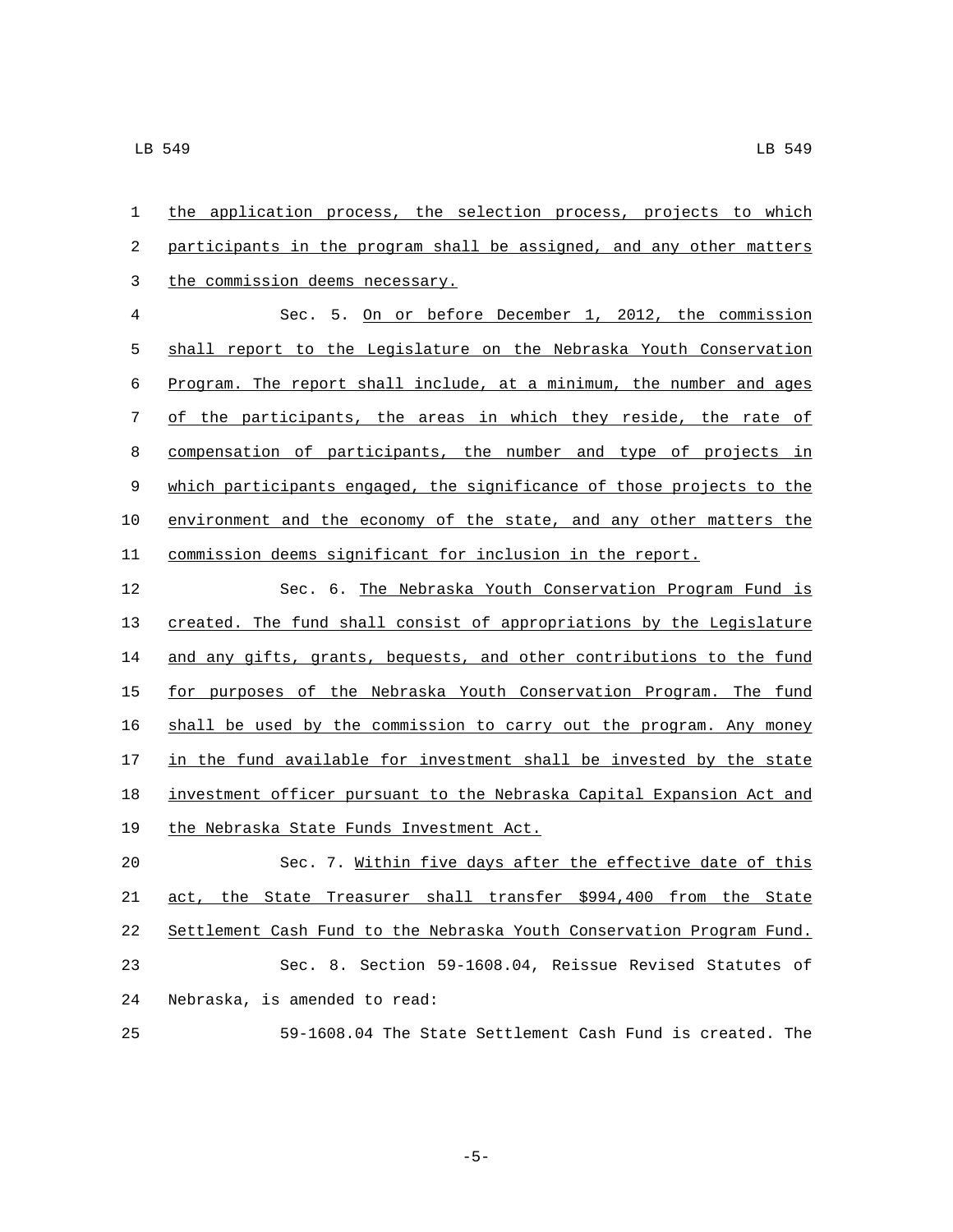fund shall be maintained by the Department of Justice and administered by the Attorney General. Except as otherwise provided by law, the fund shall consist of all recoveries received pursuant to the Consumer Protection Act, including any money, funds, securities, or other things of value in the nature of civil damages or other payment, except criminal penalties, whether such recovery is by way of verdict, judgment, compromise, or settlement in or out of court, or other final disposition of any case or controversy, or any other payments received on behalf of the state by the Department of Justice and administered by the Attorney General for the benefit of the state or the general welfare of its citizens, but excluding all funds held in a trust capacity where specific benefits accrue to specific 13 individuals, organizations, or governments. All money in the fund shall be subject to legislative review and shall be appropriated and expended for any allowable legal purposes as determined by the 16 Legislature. The fund shall only be appropriated to a separate and distinct budget program and such appropriations shall only be expended from a separate and distinct budget subprogram and shall not 19 be commingled with any other revenue or expenditure. Transfers may be made from the fund to the General Fund and the State DNA Sample and Data Base Fund at the direction of the Legislature. The fund may be expended for any allowable legal purposes as determined by the Attorney General. To provide necessary financial accountability and management oversight, revenue from individual settlement agreements or other separate sources credited to the State Settlement Cash Fund

-6-